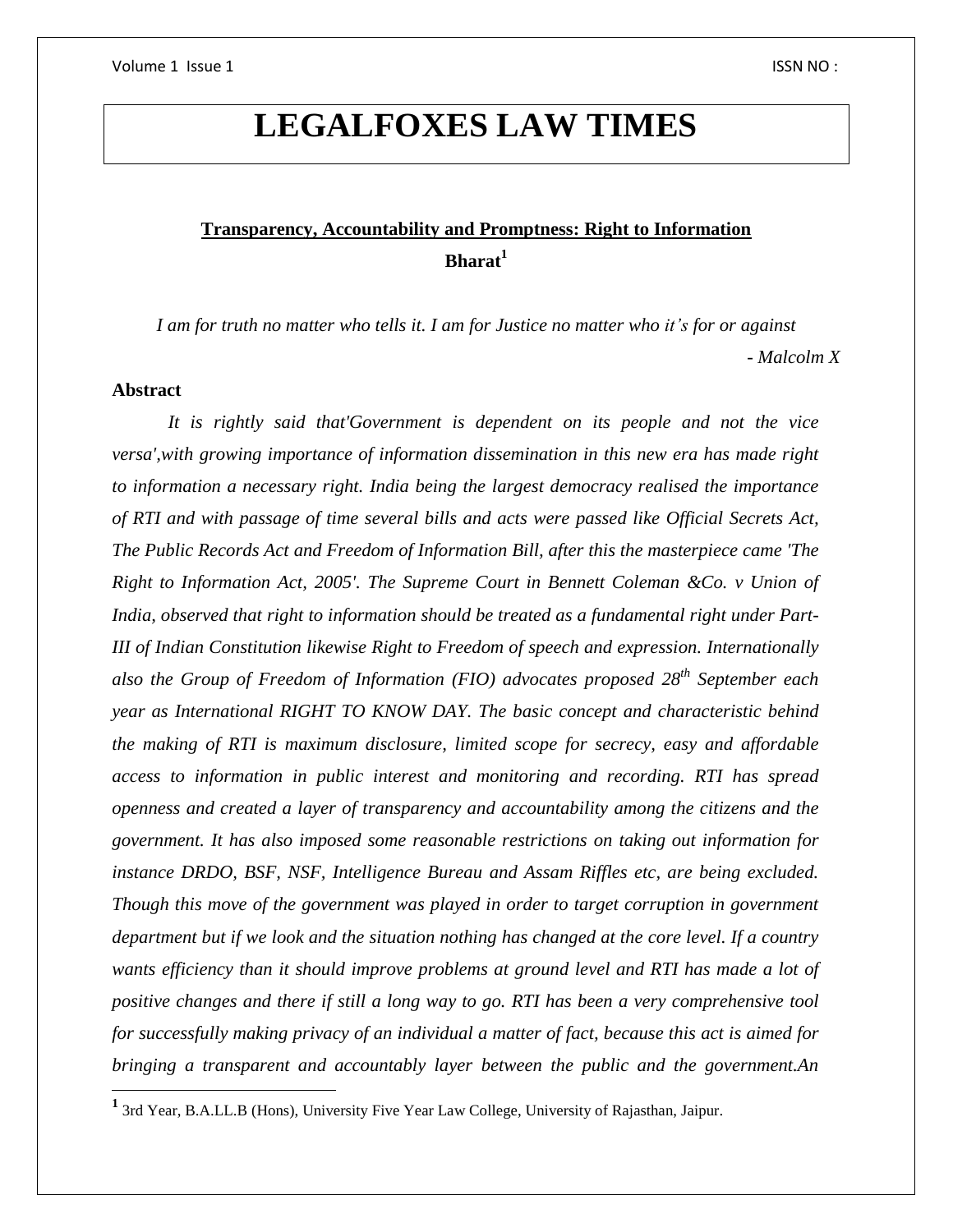$\overline{\phantom{a}}$ 

*efficient representative democracy presupposes full access to information held by public authorities by making disclosure of information in the public domain. The Supreme Court observed that right to information is an essential ingredient of a participatory democracy<sup>2</sup> . In view of the global developments and international communities coming together shrinking their distances, the expression 'liberty' appearing in Article 21 of the Indian Constitution needs to be given an extended meaning and instead of confining it to the freedom of body, it should be extended to include within it, for instance, right to know and have information.*

#### **Right to Information and its Historical Background in India**

A draft legislation titled as freedom of information bill was finalised by a committee headed by Shri H.D. Shouri in 1997, but the matter was put off. It was because of the initiative taken by Shri Ram Jethmalani (the then Union Minister of Urban Development). He placed and circulated an administrative order in the Ministry which help the citizens take and views any copies of any file of the department, as citizens do have the right to seek information and the government has an obligation to provide them the information. Deterred by the directions issued by the Supreme Court, the government accelerated the passage of the right to information bill and finally the freedom to Information Bill was passed by both houses of the parliament in December 2002 which received president assent in January, 2003. But due to some corrections and problems to be looked upon, a fresh bill entitled Right to Information Bill 2004 was placed before the Lok Sabha on 23 December 2004 which was sent to the Parliamentary Standing Committee for some amendments and suggestion from opposition party were deliberated. It include employment, public grievances, law and judiciary for mamining it and making recommendations. The committee proposed nearly 146 amendments and it was finally passed by the Lok Sabha on 11 May, 2005 and Rajya Sabha on 12 May, 2005.

Few acts which were also related to Right to Information or storage of official data are, public records act which established a cohesive regulatory framework for public records at the public record office and other places of deposit. This act was passed by the parliament of the United Kingdom and got royal assent on 23 July, 1958. Going back when India was a colony of Britain, the official secret Act 1923 was passed by British and it is still in force. It is India's anti-

*<sup>2</sup>* Reliance Petrochemicals Ltd., v. Proprietors, Indian Express Newspaper, (P) Ltd., Bombay (1989) SC 190 (India).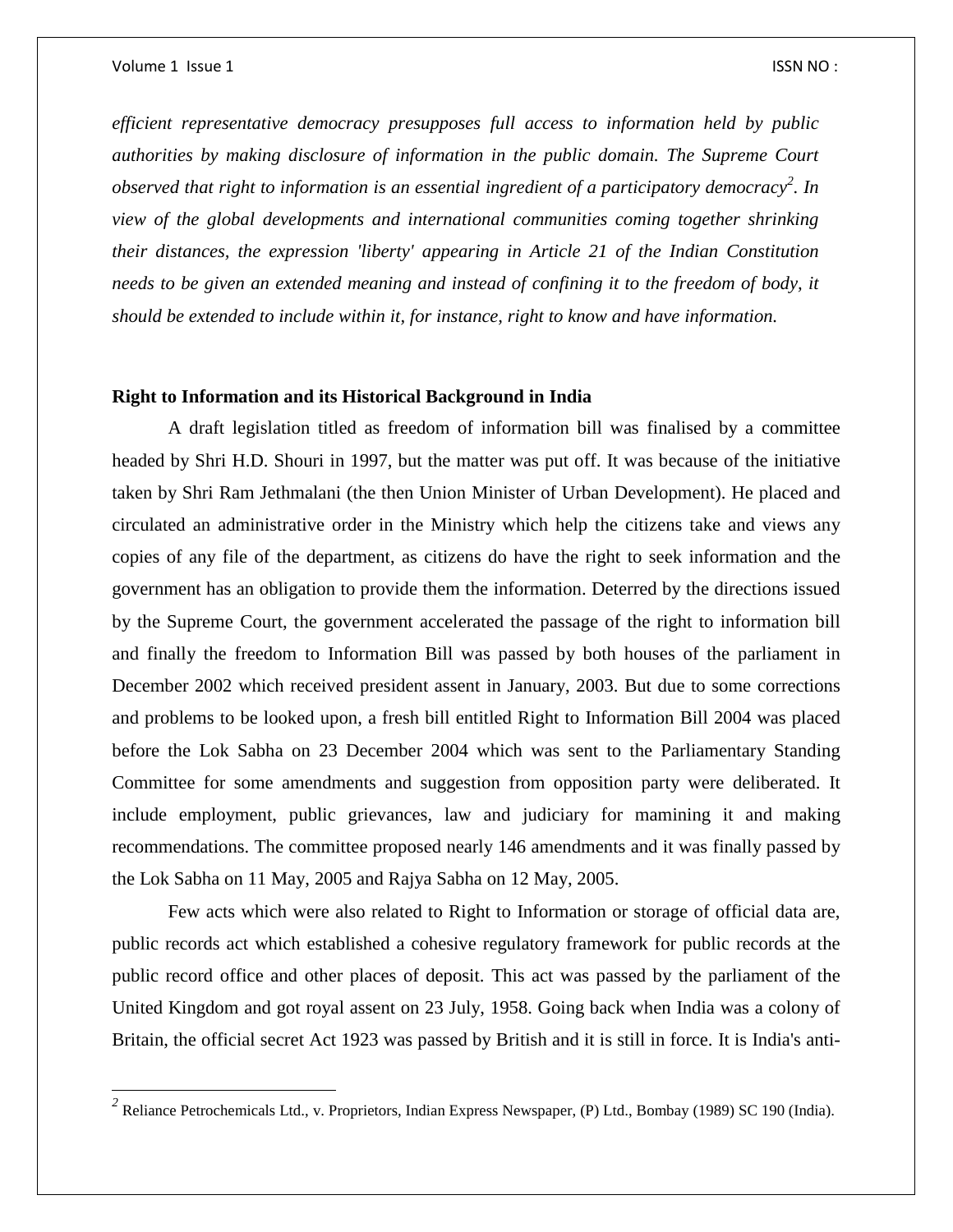espionage (spy) act over from a century. With this act one cannot access or get files prohibited for public use which means this act has somewhat limiting nature, nor will government release any information which may disturb or affect international relation with any foreign state negatively. $3$ 

This is related with right to information in Section 8(a) to (j) which states types of information which cannot be provided to the public. The right to information act is a path making legislation which brings to light the secrecy of administration. It is an effective means to promote democratic ideology. The act is powerful instrument to fight against corruption. By realising this significance the Second Administrative Reform Commission had prepared a detailed blueprint for revamping the public administrative system. The second Administrative Reform Commission, government of India has published its first report in ―Right to Information: Master key to good governance. Through this report the commission directly mentioned that access to information can empower the poor and weaker sections of society to demand and government information about public policies and actions, thereby led to welfare of all. $4$ 

#### **Right to Information and Freedom of Press**

Once Malcolm X, said that Media is a tool that helps in shaping the public opinion. For a developing country like India, to get developed and stand on the same level with other First World countries it very important to study and improve the ground level issues, this is because of media that the government comes to know about these problems. The online reports published by bloggers and television reports published by media house have not only helped the government to know about the progress but have also made public aware about the wrongdoings of the government, which is also relatable to RTI. In a very celebrated case of 'Indian Express Newspaper v Union of India', the supreme court observed that media is the fourth pillar of our democracy and have equal status and importance as that of Legislature, Executive and Judiciary.

The Indian constitution also recognises the freedom of press, it is a very much needed tool for a democracy like that of India to function. Indian media gives a positive criticism to the

 $3$  N V Paranjape, Right to Information in India 33 (2014).

<sup>4</sup> Sri Keshabananda Borah, *Right to Information: a key to good governance*, 2 IJHSI 11, 17 (2013).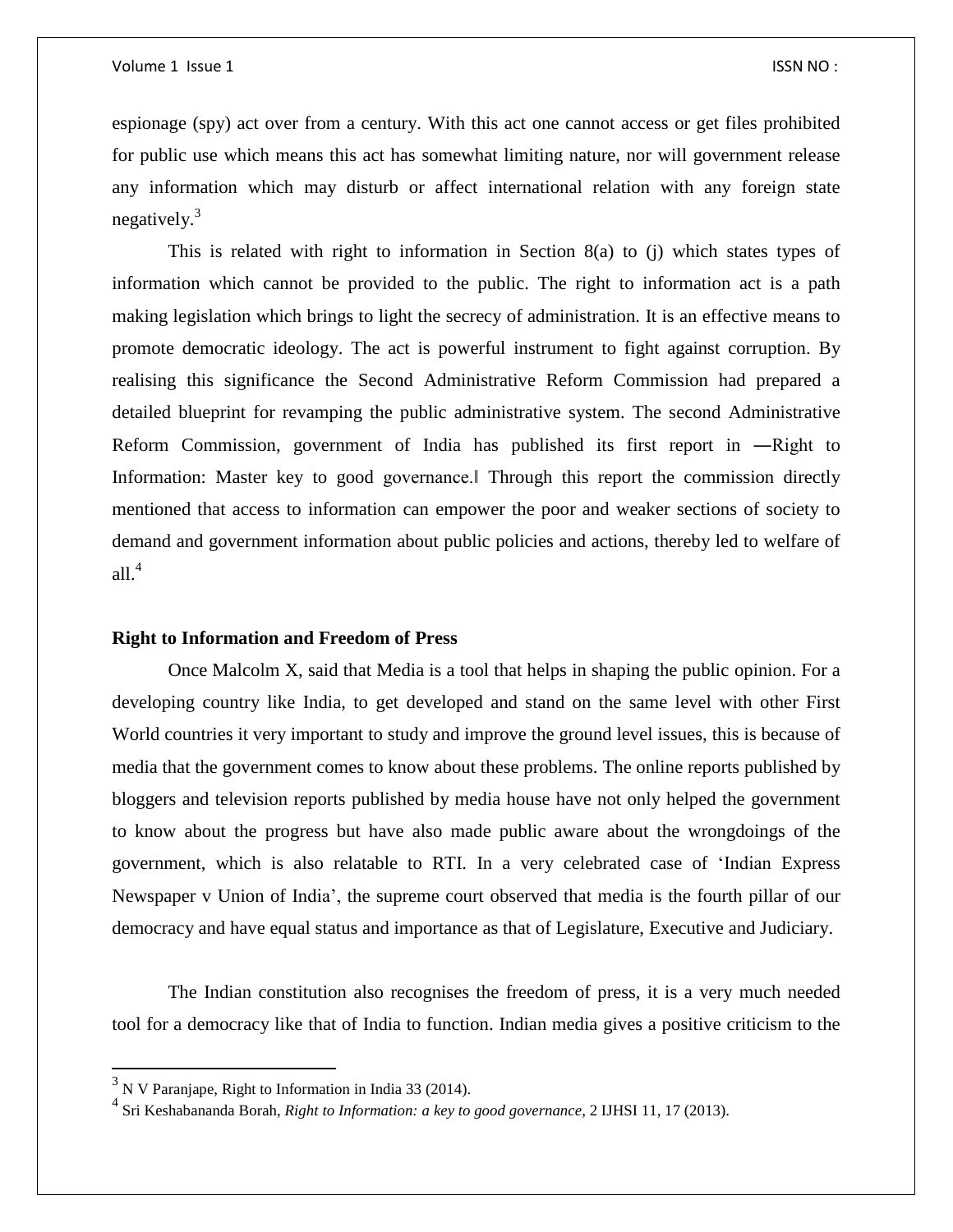policies and programmes of the government and gives their possible feedback from time to time. Talking about the effectiveness of Media law, the relation between both of them has been established in a very simple manner. As RTI is all about information in any form (given under section 2 of Act of 2005) and media too helps in giving and explaining it in a simple manner. The media though has been a bone for our democratic structure for instance it has deviated the public form important issues sometimes and also have made wrong allegations which lead to defamation. It is still a debated topic whether media is the fourth pillar of Indian Democracy or not?

### **Constitutional Validity, Objects and Reasons of RTI Act**

The Supreme Court in the historic decision Court inter-alia observed<sup>5</sup>: "The people of this country have a right to know every public act, everything that is done in a public by their public functioning ..... The responsibility of officials to explain and to justify their acts is the chief safeguard against oppression and corruption."

The Supreme Court observed that freedom of speech and expression under Article  $19(1)(a)$  impliedly includes freedom and the Right to Information.<sup>6</sup> Therefore, as RTI has been treated as a fundamental right by this case, makes RTI as a very important and essential constitutional provision. The thing that makes RTI as constitution ally valid in the key about its reasonable restrictions mentioned in sub clause (2) of Article 19 and individual's social interests. Another important Supreme Court case which enshrined similar views is "People's Union for Civil Liberties v. Union of India (AIR 2003 SC 2363)".

#### **Right to Information and protection to Whistle Blowers**

Before building the relationship between the right to information act and the protection of whistle blowers, the concept of whistle blowing needs to be understood. The terms Whistleblower is derived from the practice of English Hobbies who would blow their whistle when they noticed any commission of a crime. The blowing of whistle would alert both the perpetrator of crime to desist from doing it and general public of the possible danger. Whistle Blowing is the process in which insiders 'go public' with their claims of malpractice by, or

<sup>&</sup>lt;sup>5</sup> State of Uttar Pradesh v. Raj Narayan (1975) SC 865 (India).

 $6$  Benett Coleman & Co. v. Union of India (1973) SC 106 (India).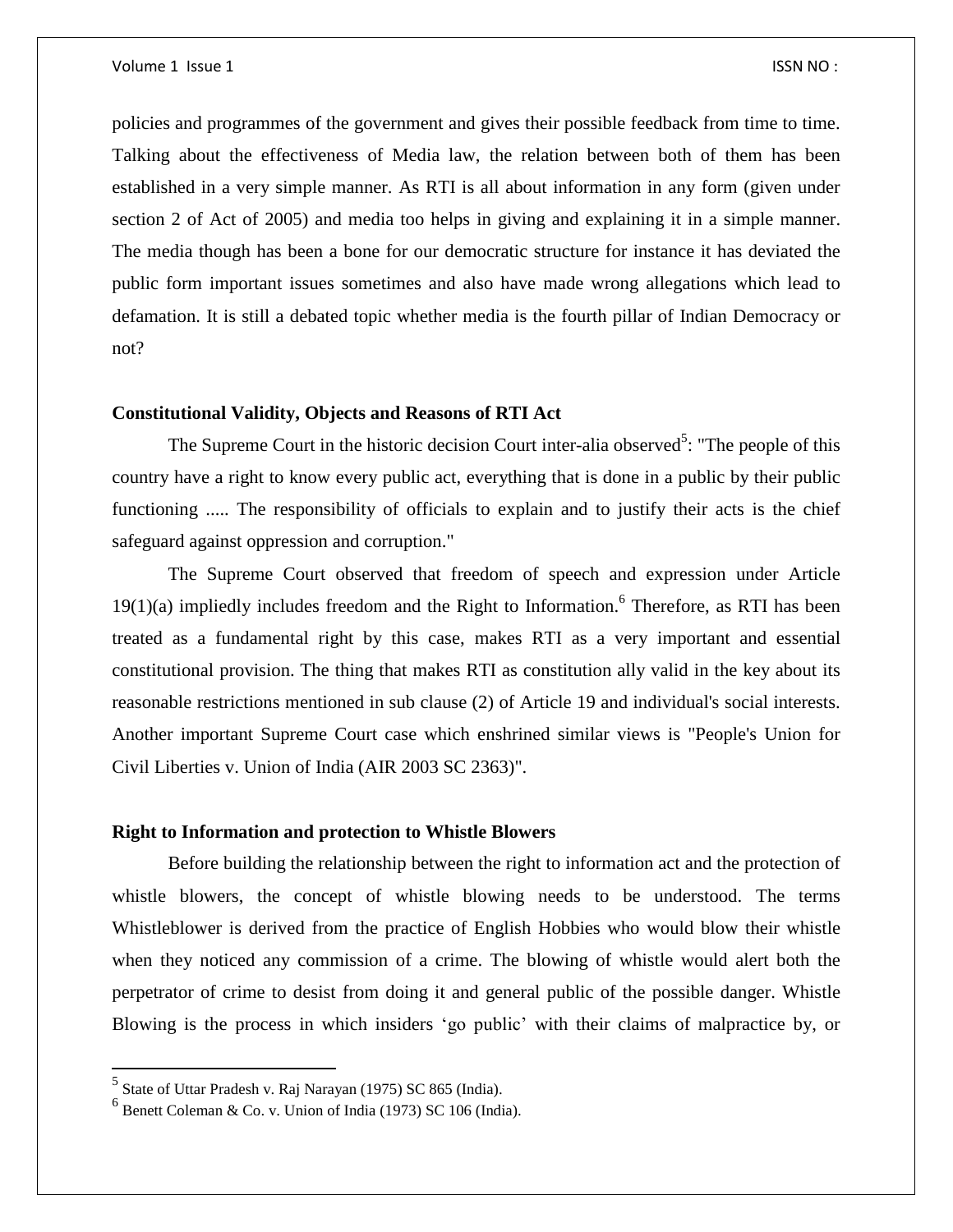within, organisations, generally after failing to remedy the problems from inside. And somebody who has the clue about the malpractice going inside, carry forward the information or leaks the information or blows out the whistle for public interests. For instance a recent example of whistle bower's act is the (in news) PNB (Punjab National Bank) Scam, where Mr. Hari Prasad S V, the whistleblower (the Nirav Modi scam), the Bengaluru-based entrepreneur wrote a letter to the Prime Minister's Office (the then Prime Minister Dr. Manmohan Singh) giving the government about the Fraud which Nirav Modi is doing and that it might be harmful for the Banking structure in India.<sup>7</sup>

Though many acts unfold after, not going in much deep Whistleblowers play a very important role in providing information about corruption and map-administration. They usually analyse the activities of the Public Authorities, Public Servants, NGOs, Private Organisations, Big business houses, etc.

With the murder of Satyendra Dubey, a young engineer working for the National Highways Authorities in late November 2003 the Whistleblower protection has become a debated topic. In order to appreciate the role os whistleblower in the society and public domain, to refer to a Supreme Court case 'Indirect Tax Practitioners Association *v* R.K. Jain, the four in this case observed that a whistleblower is a person who raises a concern about wrong doing occurring in an organisation or body of people. Usually, this person is from same organisation.

In the instant case, Justice UL Bhat who was at that time the President of Custom, Excise and Gold (Control) Appellate Jurisdiction (CEGAT) had written a letter to Chief Justine of India on 18 September, 1997, that the respondent had published objectionable editorials in the Excise-Law Times Vol. 86 (1996) containing wrong facts and cooked data. Finally, after a long discussion and deliberation between the Judges and after a long trial, the court observed that by writing the question in the editorial, the respondent had not made an attempt to scandalise the functioning of CESTAT (which was earlier CEGAT) instead he had tried to make an attempt to draw the attention of concerned authorities about the what's going and to implement the

 $^7$  N V Paranjape, Right to Information in India 234 (2014).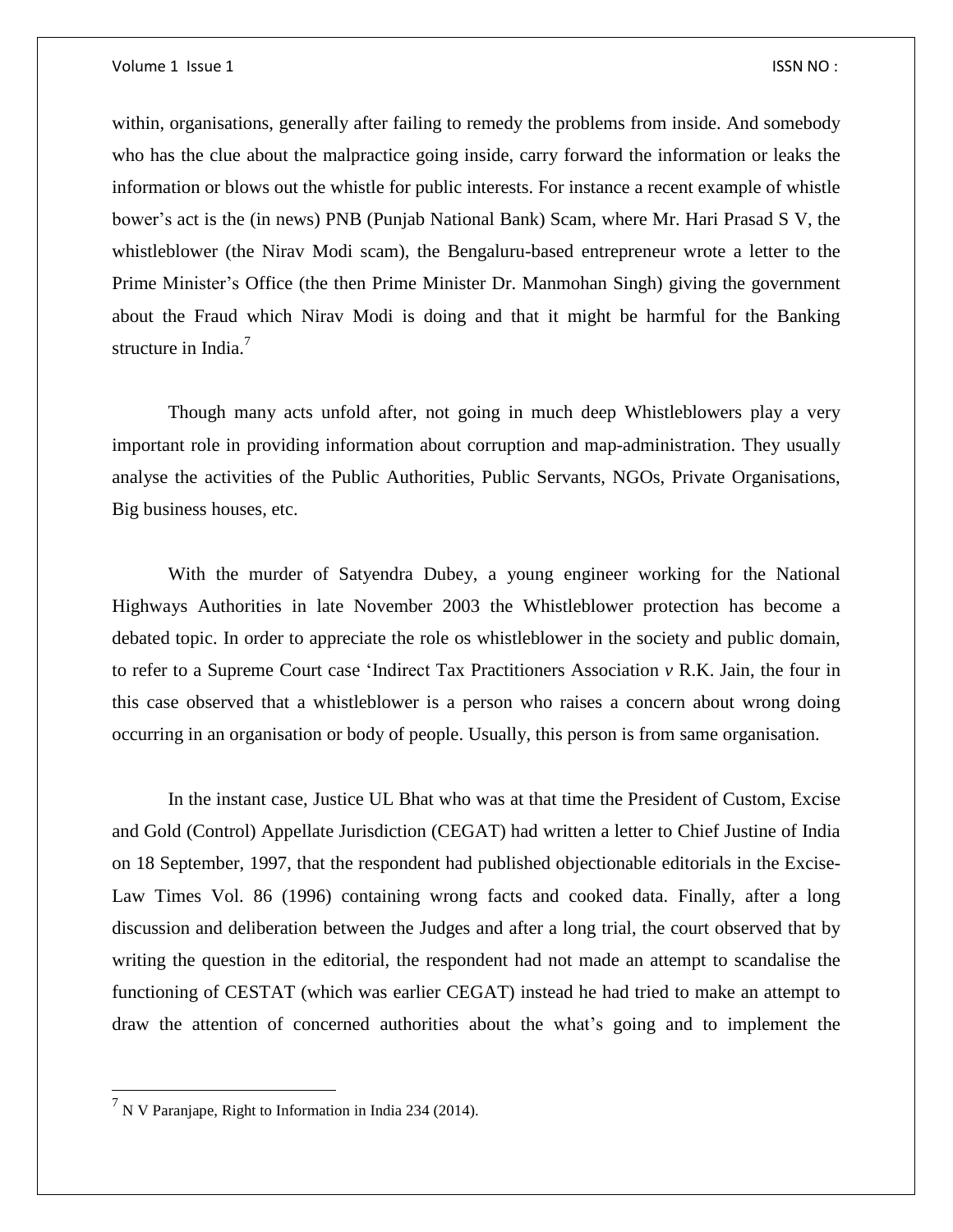corrective measures and remove the malfunctioning in CESTAT, which is a public interest  $effort.<sup>8</sup>$ 

With recommendation of the Law Commission of India, in its 179th report of 2001 had recommended to eliminate corruption from the public domain. After the Government Resolution, 2004 passed and its replacement with the Public Interest Disclosure and Protection to persons making the Disclosure Bill, 2010 came, the major reason behind the implementation of the bill was to get information about the wrongdoers.<sup>9</sup>

With the question rising about the protection of whistleblowers and a tough law to be introduced for the same, a Parliamentary Panel recommended in June 2011 that the whistle blowers protection should come for the elimination of corruption form the public domain. Hence, the Whistleblower's Protection Act, 2011 (No. 17 of 2014) was passed by the parliament on 27 December 2011 (it got assent form the President on 12 May 2014). This act is unique in its self because of a lot of reasons, for instance it protects the persons making the disclosure of information, this act also encourages the accessibility to file the complaint in an online format as provided in the Central Vigilance commission.<sup>10</sup>

#### **Right to Information in relation to Right to Privacy**

The similarities in both the rights is that they both by different judicial orders but treated as a principle of Fundamental Right in the Indian Constitution. Both of them are included in part 3 of Indian Constitution in Art. 19(1) (a) and Art. 21 for Right to Information and Right to Privacy respectively. RTI follows the principle of maximum disclosure and minimum secrecy, access to importation is the basics of this act but as per the section 8 (1) which gives public authority an exemption from disclosure of information.

These provisions listed in this section and exempted from being disclosed and the Public Information Officer shall not be obliged to give such information, the ground for the same are given below:-

 $8$  N V Paranjape, Right to Information in India 242 (2014).

<sup>9</sup> *Ibid.*

 $10$  N V Paranjape, Right to Information in India 243 (2014).